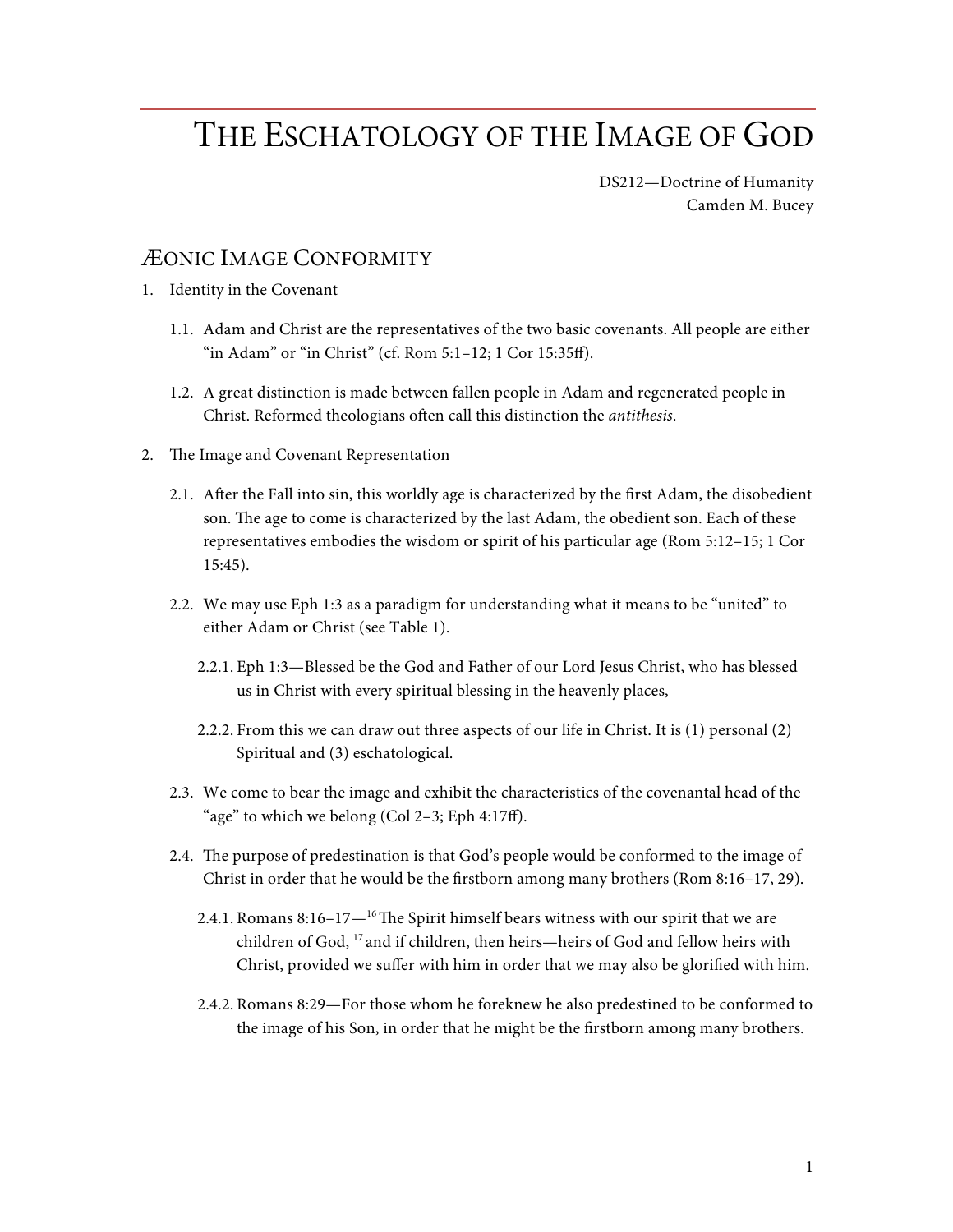| <b>Characteristics of Union</b><br>(Eph 1:3) | This Age | <b>Age to Come</b> |
|----------------------------------------------|----------|--------------------|
| Personal                                     |          |                    |
| Spiritual                                    |          |                    |
| Eschatological                               |          |                    |
| <b>Corresponding Deeds</b>                   |          |                    |
| Existence Characterized By                   |          |                    |

## KLINE'S *IMAGES OF THE SPIRIT*, THE IMAGE OF THE TRIUNE GOD, AND ESCHATOLOGY

- In *Images of the Spirit*, Meredith Kline seeks to demonstrate how man is created, not simply in a generic conception of the image of God, but in the image of the Spirit as a special revelation of God's glory in history.
- He explains his project in the preface: "Once it is seen that God the Spirit in his theophanic Presence is the divine paradigm in the creation of the image of God, a conceptual overlap, if not synonymity, will be recognized between the *imago Dei* and concepts like messiahship and the Spirit's filling or baptism of God's people. And to perceive that it is the same Spirit by whose charismatic enduing the church is qualified to fulfill the great commission who also, as Paradigm-Creator of man in the image of God, endowed him to execute the cultural commission, is to possess a vital coherence factor for working out a unified world-and-life field theory, inclusive of creation and redemption and, within the area of the redemptive accomplishment of God's creation designs, comprehensive of both holy and common vocations.<sup>1</sup>"
	- o Kline suggests that once the reader understands this particular pattern, he will come to understand better Christ's role as Messiah, the indwelling of the Spirit, and baptism.
	- o The Holy Spirit, who is the ultimate pattern (archetype) for man in the creation of the image of God, is the same Spirit who bestows spiritual gifts upon God's people so that they can carry out the great commission—making disciples and baptizing them in the name of the Father, Son, and Holy Spirit (Mt 28:19–20).
		- The Spirit also equips them to execute God's original command to guard and keep in the garden (Gen 2:15; see Gen 1:26, 28). In fact, contemplating the archetype of the image of God will assist us in developing an entire world-and-life view.

 <sup>1</sup> Meredith G. Kline, *Images of the Spirit* (Eugene, Ore.: Wipf and Stock Publishers, 1999), 11.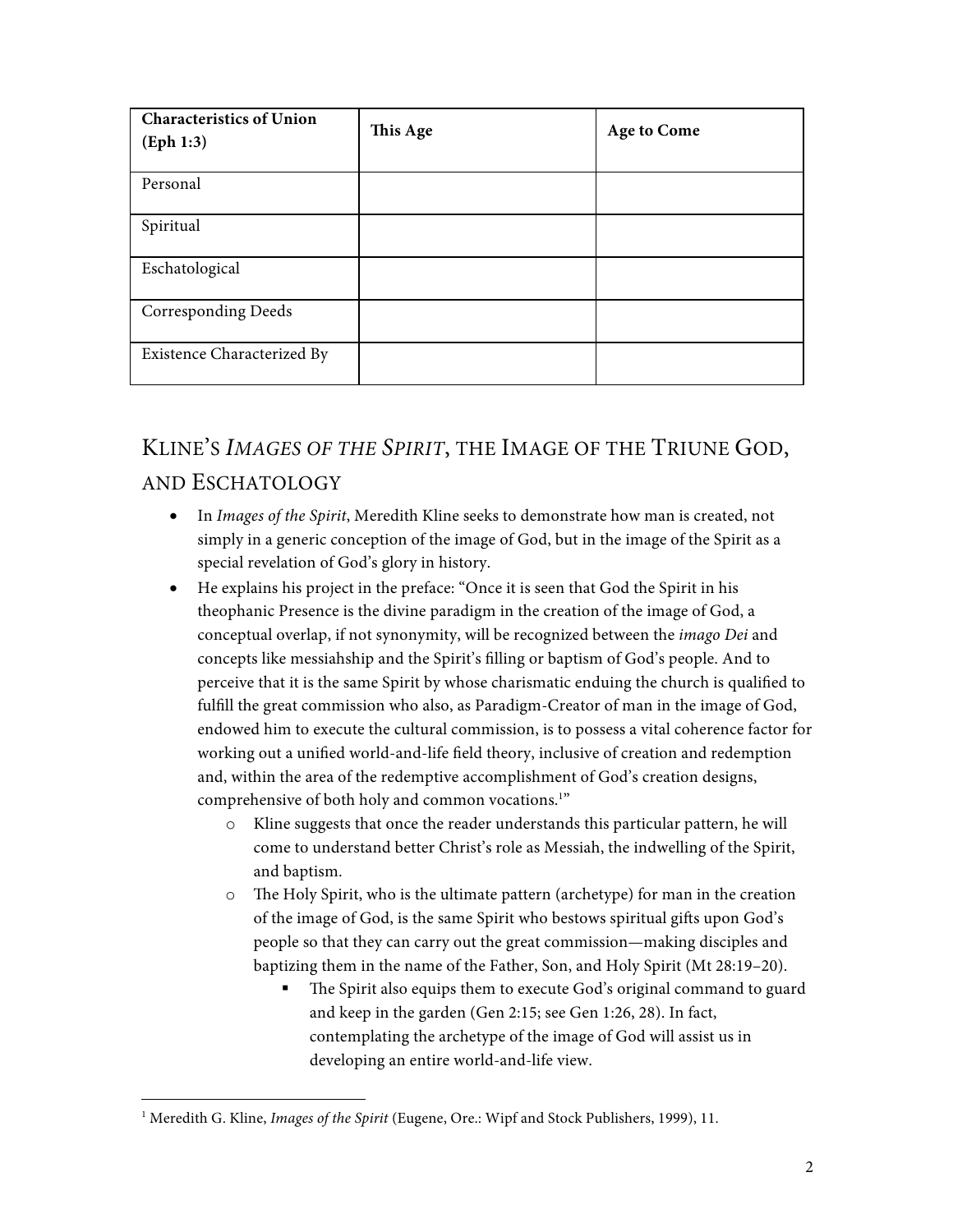- Human beings have been given a special place in God's creation, and to understand our basic constitution is to understand better our place in this world and the world to come.
- Kline notes that dogmatic theologians have long studied the subject of creation in the image of God, but usually from the perspective of what it means to be human. These are not exactly the same questions.
- The Glory-Spirit at the Creation
	- o The creation account describes the Spirit hovering over the waters using a word only used elsewhere in Scripture in Deut 32:11. The imagery is that of "an eagle hovering protectively over its young."2
	- o The exodus account describes the theophanic Spirit similarly (Ex 19:4). This description is apt, since the cloud is made up of winged creatures, cherubim and seraphim. When it comes, you hear its wings (Ezek 1:24; 10:5).<sup>3</sup>
		- § Moses connects the Spirit in the wilderness to the Spirit in creation by using similar language. By doing this, he invites us to see the exodus redemption as a re-creation according to the Spirit.
		- But Exodus is not the only place where this is evident. In fact, this Spiritcreation motif is found throughout Scripture.
			- The Spirit is identified particularly with the glory-cloud in several places (Neh 9:19, 20; Is 63:11–14; Hag 2:5).
			- Psalm 104 even recognizes the Spirit as, "the one who makes the clouds his chariot and moves on the wings of the wind ( ַוּח ֽר, rû<sup>a</sup>h), making the winds his angel-messengers and flames his servants<sup>34</sup>
		- These verses reveal the Spirit's important role in creation and redemption and the pattern according to which men are created and re-created.
	- o This points to an eschatology of glory, that is, a movement toward a final destination, a development and organic connectedness of God's plan of progressive revelation and consummation.
		- The Son is glorified with the glory he had with the Father before the foundation of the world. Kline notes how the glory-Spirit was this glory's effulgence in the Old Testament.
		- We should keep in mind the eschatology of glory as the resurrected Christ becomes life-giving Spirit (1 Cor 15:45). Also, if we are created in the image of the glory-Spirit, we are eschatologically re-created in the image of the resurrected Son (Phil 2:6–11; 3:10-11, 21; Rom 8:17).
- The Glory-Spirit as Archetype
	- o Kline starts to build his case for the glory-Spirit as archetype.

 <sup>2</sup> Ibid., 14.

 $^3$  Ibid.

<sup>4</sup> Ibid., 15.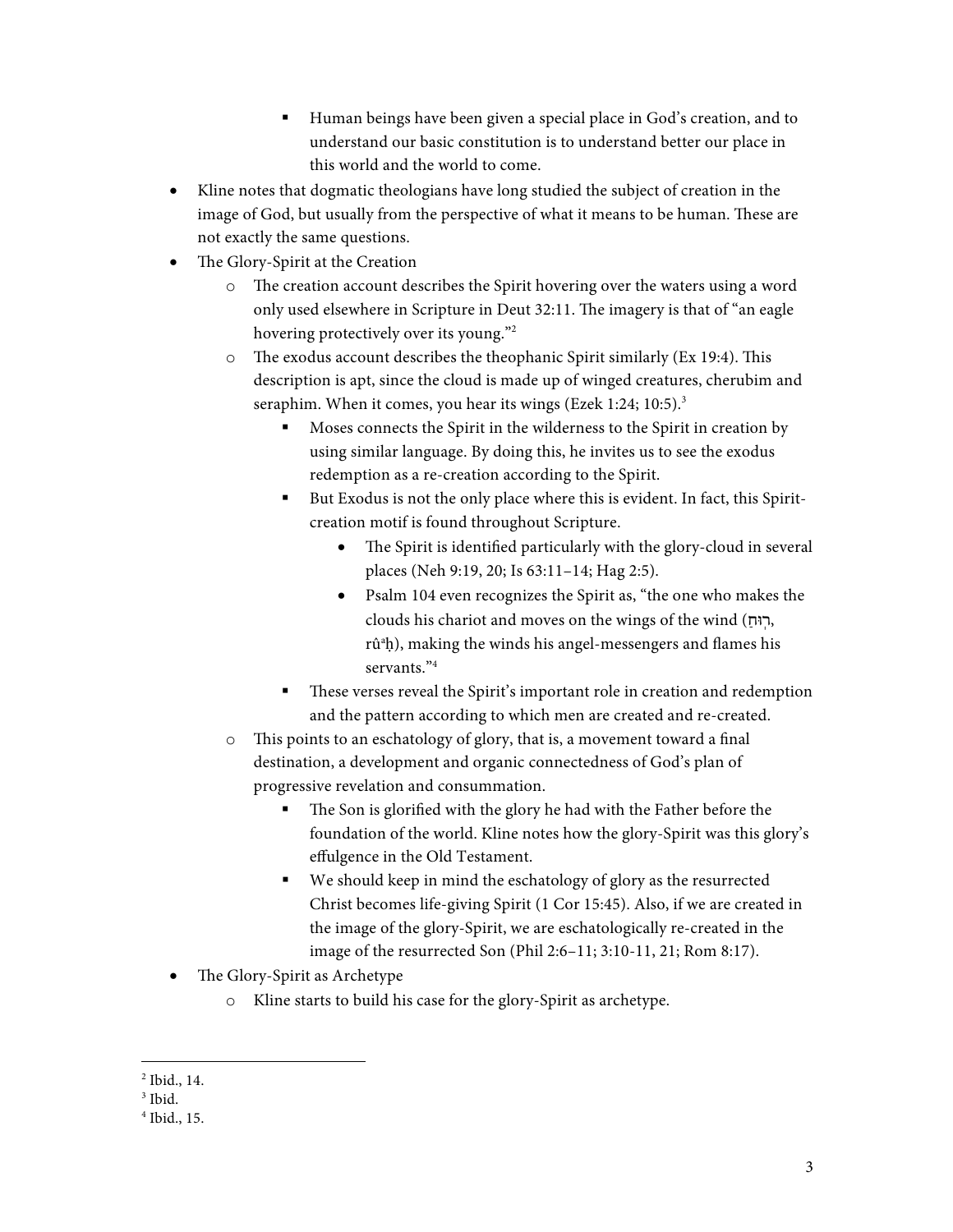- He sees warrant for this recognition from the fact that the Spirit is hovering over the waters when clouds and light are creatively named.
	- Since these elements of creation are linked particularly with the Spirit in subsequent biblical passages, Kline concludes that they must have been created after the archetypal pattern of the Spirit.
	- He also notes the Spirit's special involvement with the creation of man (Gen 1:26; 2:7).<sup>5</sup> He "was made a living soul by divine inbreathing."<sup>6</sup> Receiving the breath (רְוּחַ, rûªḥ, πνεῦμα) of life suggests more than mere creative agency (e.g. Ps 104:29–31; Lam 4:20; Ezek 37:1–10, 14; Lk 1:35; Jn 20:22).
- He writes, "As Genesis 2:7 pictures it, the Spirit-Archetype actively fathered his human ectype. Image of God and son of God are thus twin concepts."7
- o The relationship between Adam and Seth in Gen 5:1–3 is an analogue to this Spirit image-begetting.<sup>8</sup>
	- Here, he grants some archetypal features to the Son. "The eternal, firstborn Son furnished a pattern for man as a royal glory-image of the Father<sup>"</sup>
	- § And so, Kline introduces the notion that the image must be more reflective of God as Trinity rather than simply as one person.
		- If men are created in the image of God and he is Trinity, then we should expect that creation in the *imago Dei* would be trinitarian.
		- The opening vision of Revelation alludes to this: "[t]he theophanic figure was, further, a blend of 'ancient of days' as well as the 'son of man' of Daniel 7:9ff, and thus fully trinitarian."9
- o The trinitarian God is also *covenantal*. He is faithful in this process and creates/re-creates from within a special relationship to his covenantal people.
	- § It is visible especially in the Sabbath as covenantal sign (Exod 31:13).
	- The Sabbath pattern typifies God's creative activity, and is consummated in its realization.<sup>10</sup> By continuing in the pattern of six days of work and one day of rest, human beings reflect God's covenantal creative work.
	- These themes intersect in the New Jerusalem and the coming of the consummated holy of holies, Christ, the Spirit-temple (cf. Gen 2:1–3; Rev 21:22).
- Toward a Reconstruction of the Image-of-God Concept
	- $\circ$  If the glory-theophany is indeed the paradigm for creation, we should expect to see it featured prominently throughout the Bible whenever the image is invoked.

<sup>&</sup>lt;sup>5</sup> But does involvement or agency in creation demand an archetypal role?

<sup>6</sup> Kline, *Images of the Spirit*, 21.

<sup>7</sup> Ibid., 23.

<sup>8</sup> Ibid.

<sup>&</sup>lt;sup>9</sup> Ibid., 25.

 $10$  Ibid.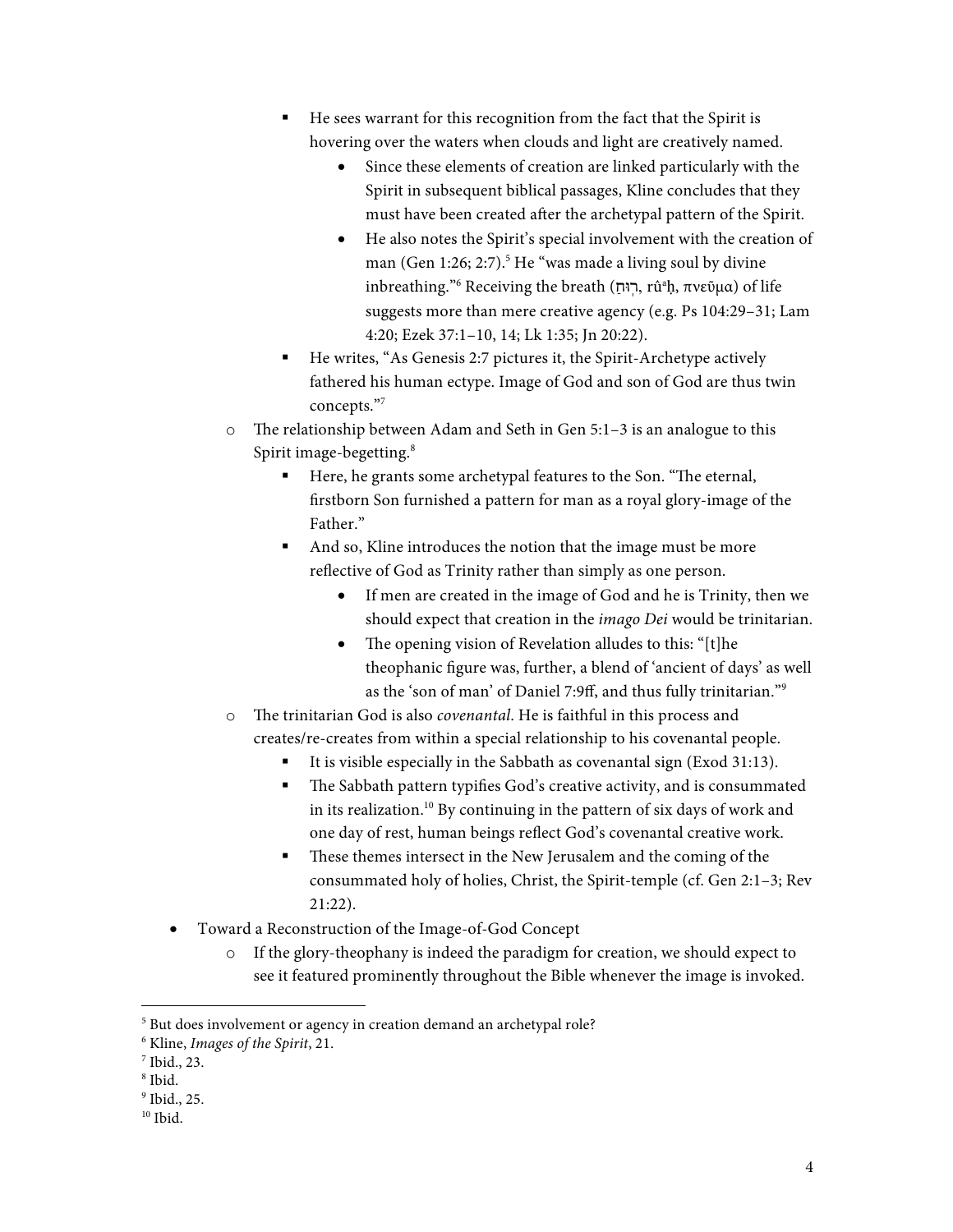- § To make this case, Kline begins with the official-functional aspect of the image. He pictures God as king at the center of divine royal-glory. This glory is revealed in light, in "theophanic radiance."11
- This official-functional aspect is imaged in man too. He has been given dominion over the creatures (Gen 1:26) and the authority and mandate to execute justice (cf. Gen 9:6).
- o These aspects come to fuller realization through man's re-creation in the gloryimage of the Son (2 Cor 4:4).
	- Re-creation involves the eschatological movement from bearing the likeness of the man of dust to bearing the glory-likeness of the Spirit-man from heaven (1 Cor 15:47–49).
	- In sum, God is fashioning his people to be "the image and glory of God"  $(1$  Cor  $11:7$ ).<sup>12</sup>
- o Kline introduces another distinction that may help incorporate these aspects, image-likeness instead of the broad sense, and glory-aspect instead of the narrow sense. 13
- o This comprehensive image is composed of three components: functional (or official), formal (or physical), and ethical.<sup>14</sup>
	- They correspond to the archetypal glory according to which man was created.
	- He writes, "Functional glory-likeness is man's likeness to God in the possession of official authority and in the exercise of dominion. Ethical glory is reflection of the holiness, righteousness, and truth of the divine Judge (not just the presence of a moral faculty of any religious orientation whatsoever). And formal-physical glory-likeness is man's bodily reflection of the theophanic and incarnate Glory."15
- o Each of the three components has an eschatological dimension.
	- § As he exercised his official functions, he would increase his dominion and subdue the earth (king).
		- He would interpret his world according to the Word of God (prophet)
		- He would maintain and further establish the holiness of the glory-realm of the garden (priest).
	- He would also grow in knowledge, righteousness, and holiness toward the consummated image held out to him as the reward and goal of obedience to the Covenant of Works.

 $11$  Ibid., 27.

<sup>12</sup> Ibid., 30.

<sup>&</sup>lt;sup>13</sup> Ibid., 31.

<sup>&</sup>lt;sup>14</sup> Ibid.

 $15$  Ibid.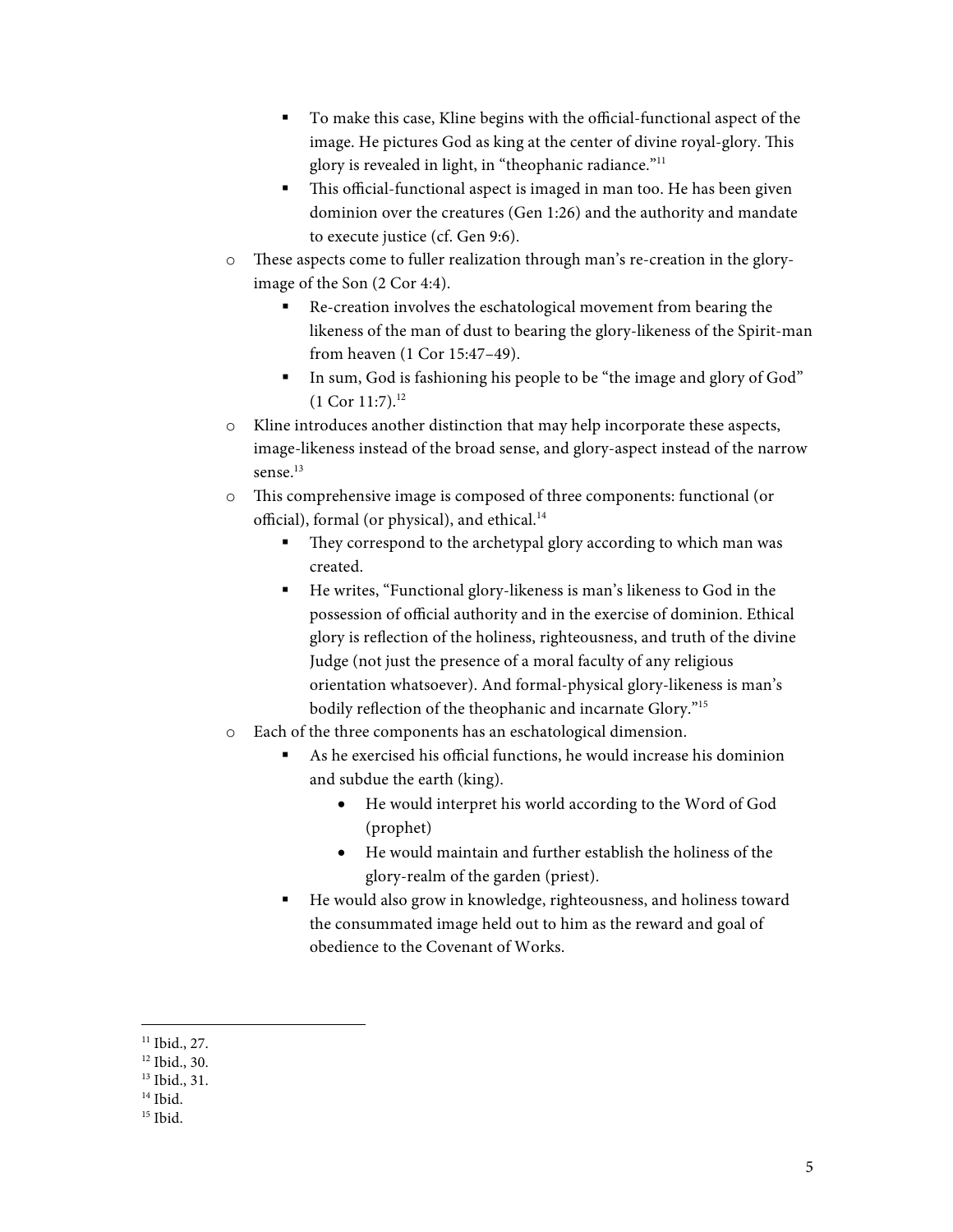- Upon attaining this consummated image, he would be transformed from glory to glory, bearing the same Spiritual body (σῶμα πνευματικόν) that Christ bears after his resurrection (1 Cor 15:42ff).
- o From the many texts referenced above, it should be apparent what this means for the elect.
	- But what significance does this dynamic eschatological aspect of the *imago Dei* have for the reprobate of Romans 9? Is the *imago Dei* also moving toward a consummation among them (cf. Eph 4)?
		- Man continues to be God's image-likeness, but has lost the gloryaspect of that image. He writes, "Man in the Fall became destitute of the glory of God (Rom 3:23)."16
		- By common grace, some aspects remain, but overall fallen man has lost his glory-investiture, his radiant clothing.
	- § "The covering of glory was replaced by the nakedness of shame. Though still possessed of an official glory by common grace, man was stripped of righteousness, holiness, and love of truth. Whatever semblance of ethical glory was maintained by common grace, such does not clearly figure in the Bible's identification of postlapsarian man as still the image of God. Fallen man is a naked image."<sup>17</sup>
- o Thankfully, this is not the end of the story. What is lost in the Fall is recovered for the elect by Christ.
	- It is bestowed upon his people through a Spirit-wrought union with the glorified and resurrected Son.
	- "In this respect too there is movement from glory to glory, for the blessedness of Christian death is the 'first resurrection,' the intermediate state, where the believer, perfect in righteousness, is present with Christ to live and reign with him (Rev 20:4–6), and beyond the second (i.e., bodily) resurrection the overcomers, possessed of the fulness of formal and ethical glory, participate with the enthroned Christ in the consummation of man's official royal glory (Rev 3:21)."18

<sup>&</sup>lt;sup>16</sup> Ibid.

<sup>&</sup>lt;sup>17</sup> Ibid., 32.

<sup>18</sup> Ibid., 32–33.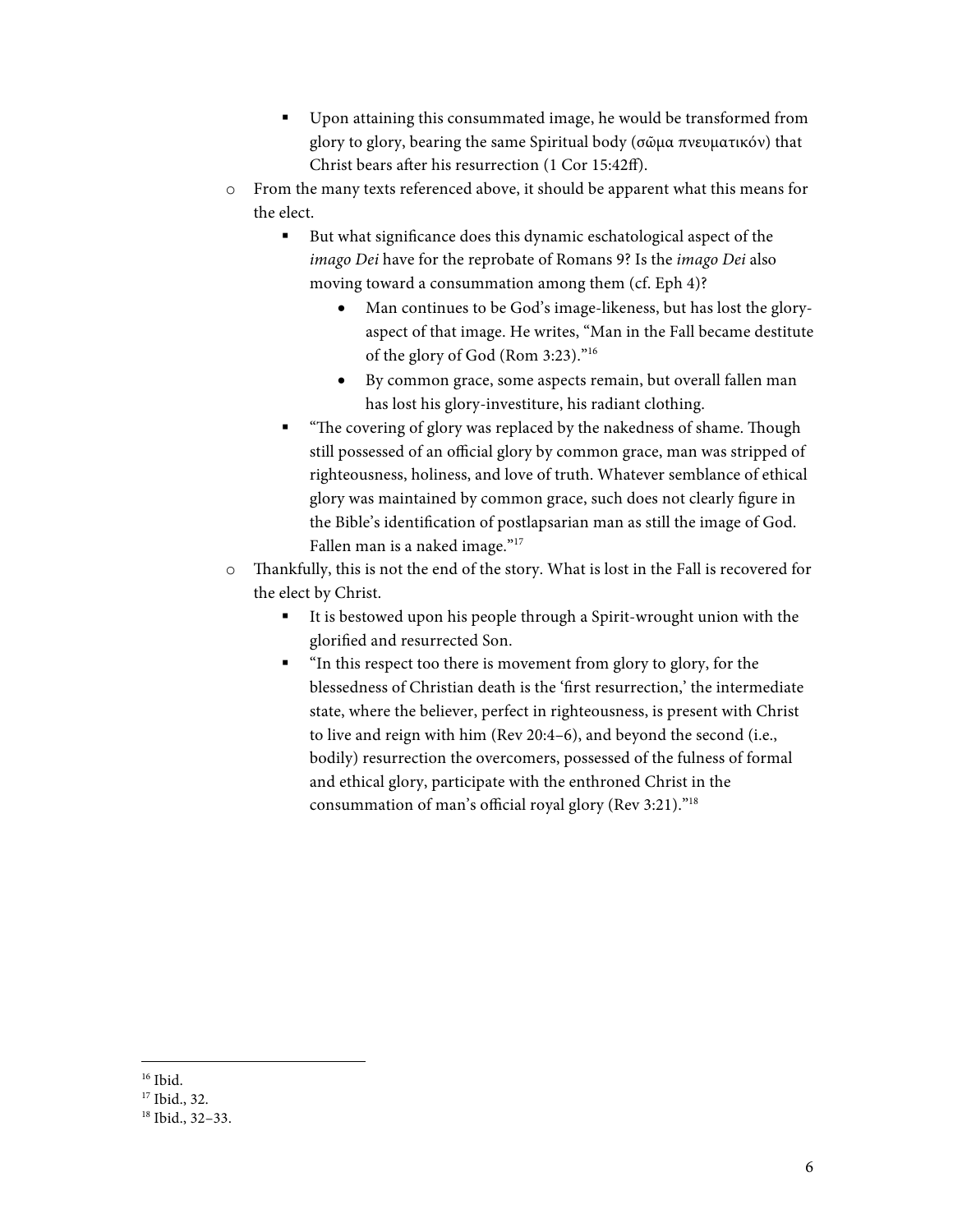## 1 CORINTHIANS 15:35FF—THE MAN OF DUST AND THE MAN OF **HEAVEN**

- The apostle Paul draws an important lesson from man's origin by developing it in 1 Corinthians 15:47–49.
	- $\circ$ <sup>47</sup>The first man was from the earth, a man of dust; the second man is from heaven. <sup>48</sup> As was the man of dust, so also are those who are of the dust, and as is the man of heaven, so also are those who are of heaven.<sup>49</sup> Just as we have borne the image of the man of dust, we shall also bear the image of the man of heaven.
	- o <sup>47</sup> ὁ πρῶτος ἄνθρωπος ἐκ γῆς χοϊκός, ὁ δεύτερος ἄνθρωπος ἐξ οὐρανοῦ. 48 οἷος ὁ χοϊκός, τοιοῦτοι καὶ οἱ χοϊκοί, καὶ οἷος ὁ ἐπουράνιος, τοιοῦτοι καὶ οἱ ἐπουράνιοι· <sup>49</sup> καὶ καθὼς ἐφορέσαμεν τὴν εἰκόνα τοῦ χοϊκοῦ, φορέσομεν καὶ τὴν εἰκόνα τοῦ ἐπουρανίου.
- God created man's body of the dust and his soul of nothing—a new substance. He breathed life into the body and it became a "living soul." Christ, however, became "lifegiving Spirit."
- Basic summary of 1 Corinthians 15:42–49
	- o Paul compares the glory of the resurrected Christ to:
		- 1. The believer's body of death (vv. 42–44)
		- 2. Adam's body or mode of existence before the Fall (vv. 45–49).
	- o Paul maintains that when compared to the imperishable glory and power of the resurrected Christ, Adam's pre-Fall body *as well as* his post-Fall body are σῶμα ψυχικόν (natural bodies).
	- o In other words, Adam's prelapsarian body is closer in mode of existence to his fallen body of death than the glorified body of the resurrected Christ.
- Paul asks two questions in verse 35.
	- o "How are the dead raised?"
	- o "With what kind of body do they come?"
- Paul's answer to the second question drives us to the future and eschatological mode of human existence while contrasting it to the past protological mode and present typological and fallen mode.
	- o The answer begins in verse 35 and continues through verse 50.
		- § In speaking of different kinds of bodies, each has its own set of distinguishing characteristics.
		- Verse 39–41—"For not all flesh is the same, but there is one kind for humans, another for animals, another for birds, and another for fish. <sup>40</sup>There are heavenly bodies and earthly bodies, but the glory of the heavenly is of one kind, and the glory of the earthly is of another. <sup>41</sup> There is one glory of the sun, and another glory of the moon, and another glory of the stars; for star differs from star in glory."
	- o In verses 42–44 Paul compares and contrasts the distinguishing characteristics of the body of death to the body of resurrection.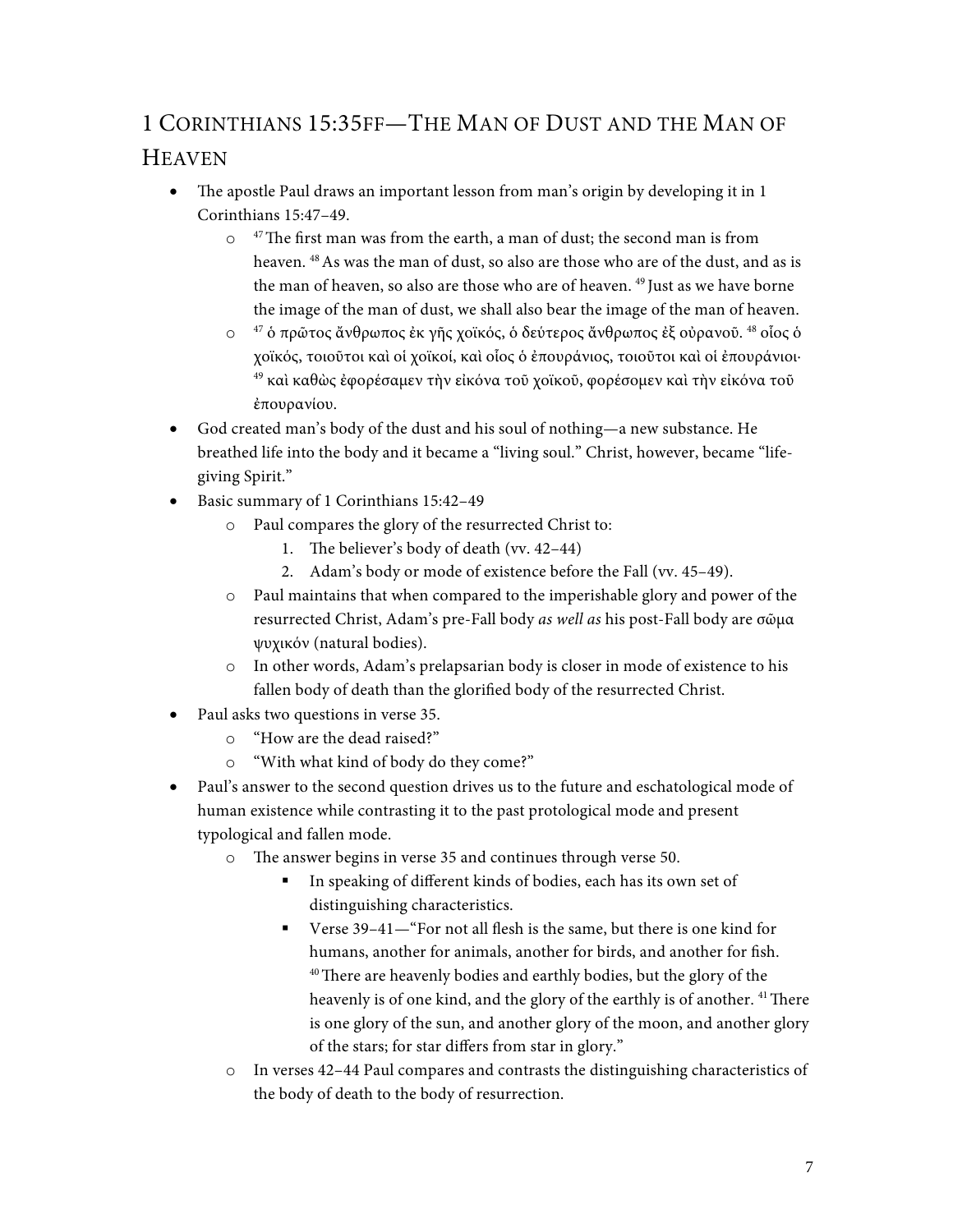- The body of death is *sown* perishable (v. 42), in dishonor (v. 43), and in weakness (v. 43). It is a physical body (v. 44a).
- The resurrected body is *raised* imperishable (v. 42), in glory (v. 43), and in power (v. 43). It will be a spiritual body (v. 44a).
- o Paul's argument takes an important turn in v. 44b, when he begins to compare the body of death to Adam's pre-Fall body.
	- In verse 44b–45, Paul argues that the same distinctions that we make between the body of death and the resurrection body can also be made (in some sense) between the resurrection body and Adam's pre-fall body.
	- In other words, when we compare Adam's pre-fall body to both the body of death and the glorified resurrection body, it is "closer" to Adam's prefall body.
	- Paul's argument turns on an eschatological point. The natural body presupposes the existence and offer of the Spiritual body. Eschatology precedes soteriology, because protology presupposes eschatology.
- How do we know the pre-fall body is similar to the body of death?
	- o Verse 44b begins a new argument by starting a new protasis/apodosis pair (Εἰ ἔστιν σῶμα ψυχικόν, ἔστιν καὶ πνευματικόν).
		- This marks a new comparison. At the same time, the protasis continues to be concerned with the σῶμα ψυχικόν even through the apodasis is now concerned with σῶμα πνευματικόν.
		- § The same qualifiers that were used to describe the body of death are used and apply in some sense to the pre-fall body.
	- o And in verse 45, Paul appeals to the creation of Adam, which of course refers to his body *before the Fall*. "The first man Adam became a living being/creature" (cf. Gen 2:7).
		- Adam's existence before the Fall was also σῶμα ψυχικόν. The reference of σῶμα ψυχικόν has widened now to include Adam's pre-fall body as well as the body of death.
			- Though Adam's pre-fall body was "natural," this cannot be likened to anything as a result of sin. We must be very careful to protect the integrity of the prelapsarian order.
			- At the same time, Adam was not created glorified, with consummate eschatological life.
				- o In comparison to the glorified resurrection body, Adam's pre-fall body was "weak and perishable."
				- o It was non-eschatological and non-glorified.
			- Still, we must distinguish further between prelapsarian bodies without sin and postlapsarian bodies which are dead specifically because of sin.
- How do the body of death and the pre-fall body differ?
	- o Remember, the body of death was characterized as having been sown perishable, in dishonor, and weak. Those qualities come to full expression through the Fall.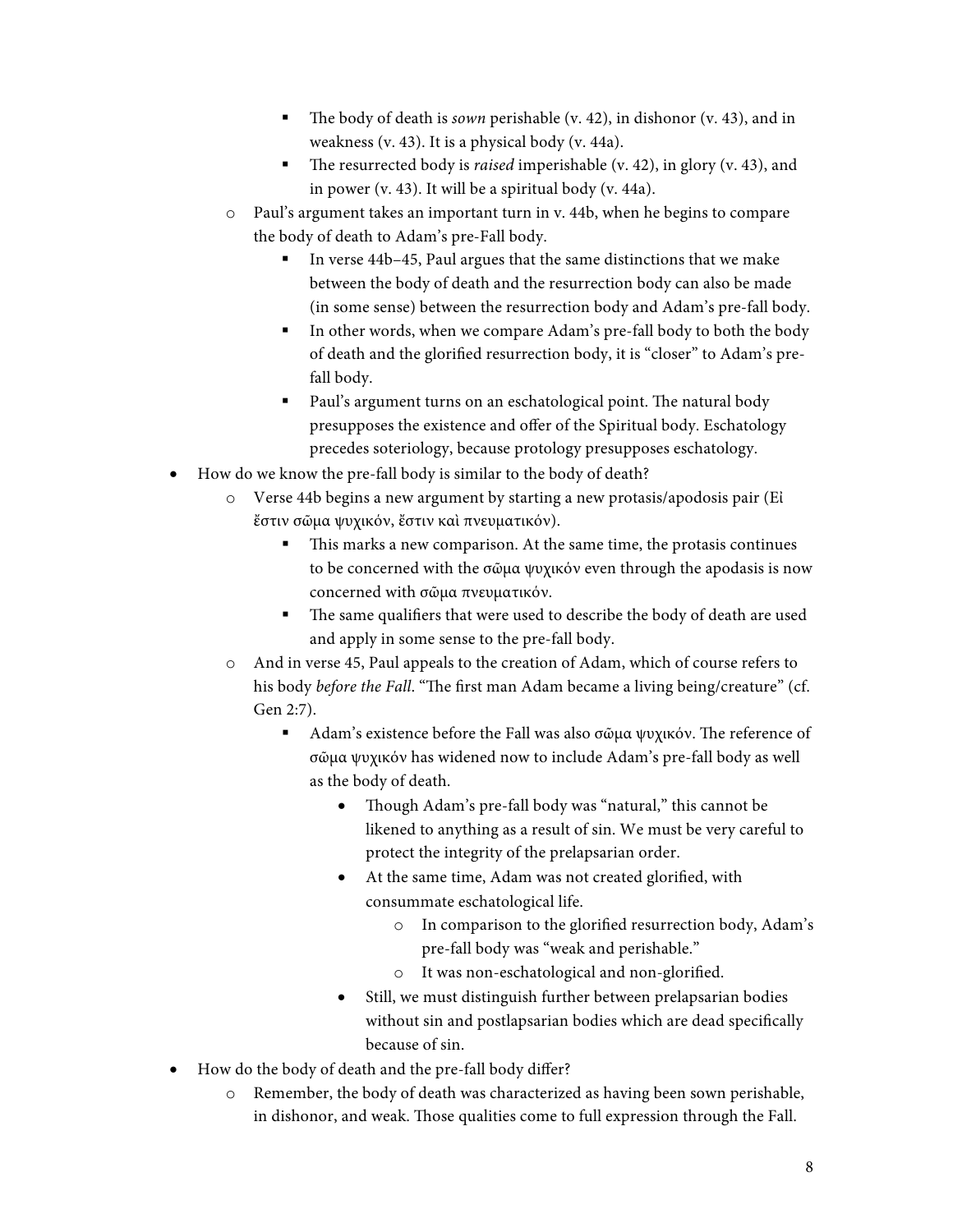- o Yet in general, these qualities still apply to the pre-fall body though *without sin*.
	- § Perishable
		- Adam's body as created was subject to change. While it was created good, he could either fall into sin or be confirmed in knowledge, righteousness, and holiness.
		- Therefore, given Adam's probation, this body held the potential for perishability.
	- § Dishonorable (ἐν ἀτιμίᾳ)
		- Many uses of ἀτιμία occur in with reference to sin (Rom 1:26; 1 Cor 11:14–15).
		- However, ἀτιμία does not *require* a sinful context. Some simply refer to "common" vessels (Rom 9:21; 2 Tim 2:20).
		- We must allow the context of 1 Corinthians 15:43 determine which way ἀτιμία is being used. The contrast between the pre-fall body and the glorified resurrection body is *eschatological* not *ethical*.
			- o ἀτιμία for pre-fall Adam was a covenant-historical state, not an ethical one.
			- o The contrast between the body of death and the glorified resurrection body is both eschatological and ethical.
	- § Weak
		- Weakness should not be considered in terms of a negative ethical context of a deficiency either.
		- In comparison to the glorified resurrection body, the body *as sown* is weak. Again, it is mutable and subject to change.
- o Let's return to the protasis/apodosis in 44b: *If* there is a σῶμα ψυχικόν *then* there is also a σῶμα πνευματικόν.
	- This statement presupposes an eschatology. It does not seem to make sense any other way.
	- § Geerhardus Vos: "The Apostle was intent on showing that in the plan of God from the outset provision was made for a higher kind of body . . . the abnormal body of sin and the eschatological body are not so logically correlated that the one can be postulated from the other. But the world of creation and the world to come are thus correlated, the one pointing forward to the other."19
	- Gaffin: "The correlation of protology and eschatology does not necessitate attributing the notions that creation is inherently in need of redemption or that the works of creation and redemption are identical. These are plainly excluded by what he says in these verses and elsewhere. What this passage does teach is that the eschatological prospect held out to Adam (and which he failed to obtain) is realized and received its

 <sup>19</sup> Vos, *The Pauline Eschatology*, 169n19.